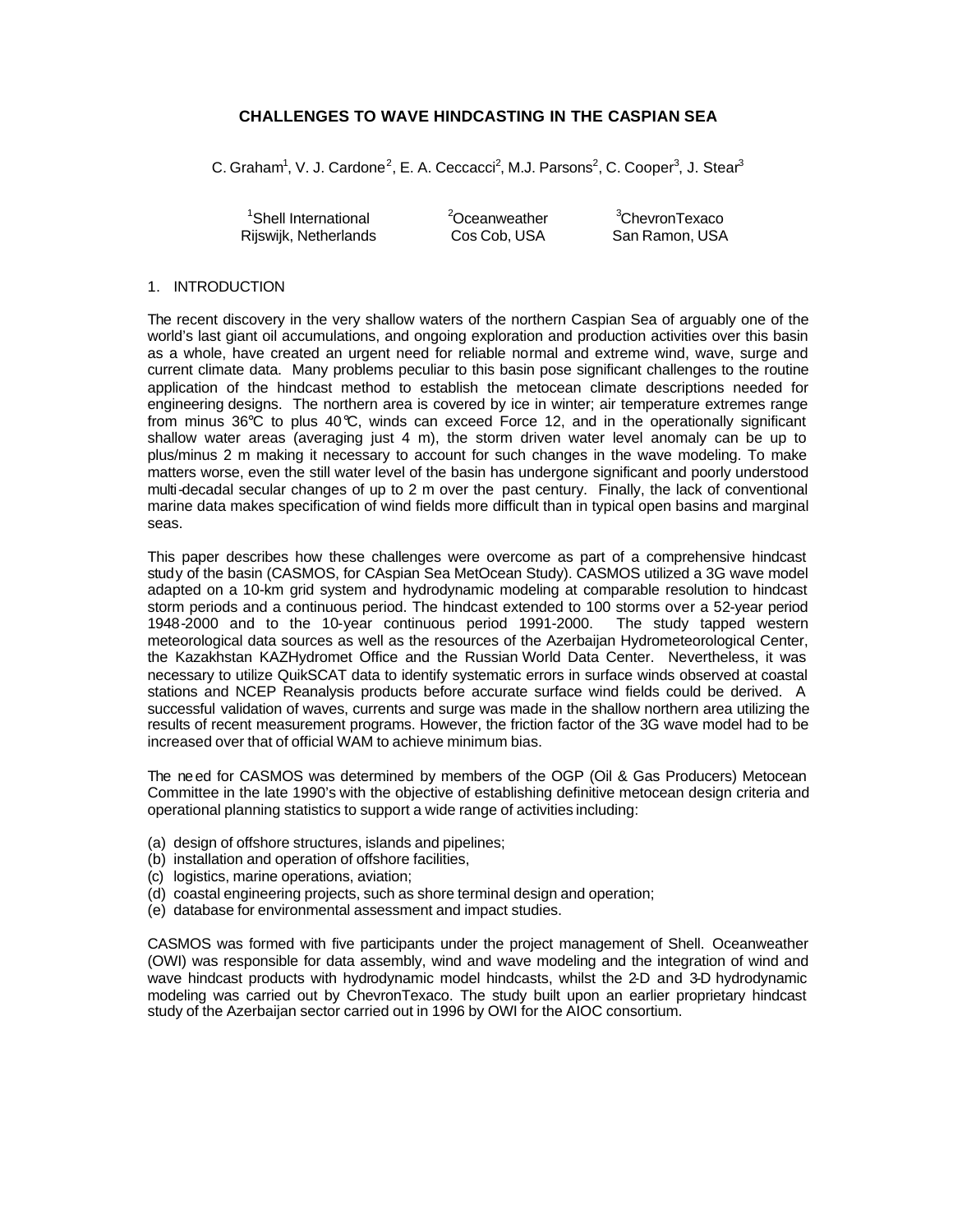## 2. CLIMATE AND OCEANOGRAPHY OF THE CASPIAN SEA

The Caspian Sea (Figure 1) extends approximately 1,200 km from north to south, with an average width of 325 km east to west, covering a total area of some 400,000 km<sup>2</sup> (Kosarev et al, 1994). As of 1995, the mean sea level was 26.6 m below Baltic datum, equivalent to global mean sea level (CEP, 1999). Most of the northern Caspian is shallow, with water depths averaging only 4 m. The central Caspian approaches depths of 800 m, while the southern Caspian has a maximum depth of slightly over 1000 m.

The climate of the Caspian region varies substantially from north to south. In the south, summers are hot and dry, and winters are warm. In the north, the summers are similar to the south, but the winters often bring storms with gale-force winds and significant variations in temperature. During the winter, weather in the northern Caspian is dominated by the Asiatic anti-cyclone which creates easterly winds of cold, clear air. During the summer, the weather is dominated by the Azores high-pressure that causes northerly winds. The region is subject to extratropical cyclones (Sovintervod, 1993) at the rate of about 10 storms per year. These approach from the west, southwest or south, although a significant number are also generated locally. Cyclones most often appear in January, March and October. During the winter, arctic air mass intrusions frequently affect the northern Caspian, bringing cold, snow and strong north winds.

With the climatic differences between the northern and southern Caspian, the non-summer distribution of water temperatures is several °C between the major basins in the upper water column. Vertical thermal differences, however, are small during most of the year. As summer approaches, temperatures become more uniform across the entire sea. A strong thermocline develops in the top 20 to 40 m of the deeper portions of the central and southern Caspian in mid-summer, and persists into early fall. Salinity in the Caspian is almost three times lower than that found in the open ocean, with an average of about 12.8 psu. The lowest salinity is found in the northern Caspian, where there is a large inflow of fresh water from the Volga and Ural rivers. Ice forms in the northern portions of the Caspian in early November and reaches its maximum southward extension by January or February. The bng-term decadal fluctuation of water level over the last 100 years has been more than 2 m (Figure 2). An explanation of the various factors influencing this fluctuation may be found in Kosarev et al, (1994).

# 3. DATA SOURCES AND TYPES

A variety of data sources and data types were utilized for this study. The key sources are summarized below:

Azerbaijan Hydrometeorological Service (AHS) have lists of dates of significant storms, hand analyzed (isobars) 6-hourly surface weather maps in storms with station data plotted, tabulations of surface weather observations in storms for selected stations, and maps of the maximum ice extent in storms. Data were provided for 23 events, mainly drawn from the late 1940s, 1950s and 1980s.

Russian World Data Center, Obninsk (WDC) and St. Petersburg, provided a historical storm list, 6 hourly (3-hourly) objectively analyzed maps of surface pressure (wind) in selected storms, ASCII files of digitized versions of the above, ice maps for storms and continuous periods and annual Caspian Sea water level fields for the years 1945 – present. These products (except water levels) were provided for 20 events within the 11-year period 1966-1976.

KazHydromet, Almaty (KHI) provided, via ChevronTexaco, a historical storm listing for the northeastern Caspian Sea, digitized files of surface weather observations for Peshnoy, Tyuleny and Kulaly 1946-1990, and water level at selected stations in storms. Also obtained were digital files of surface observations from Aktau and Dubendi for the period 1988 to 1997.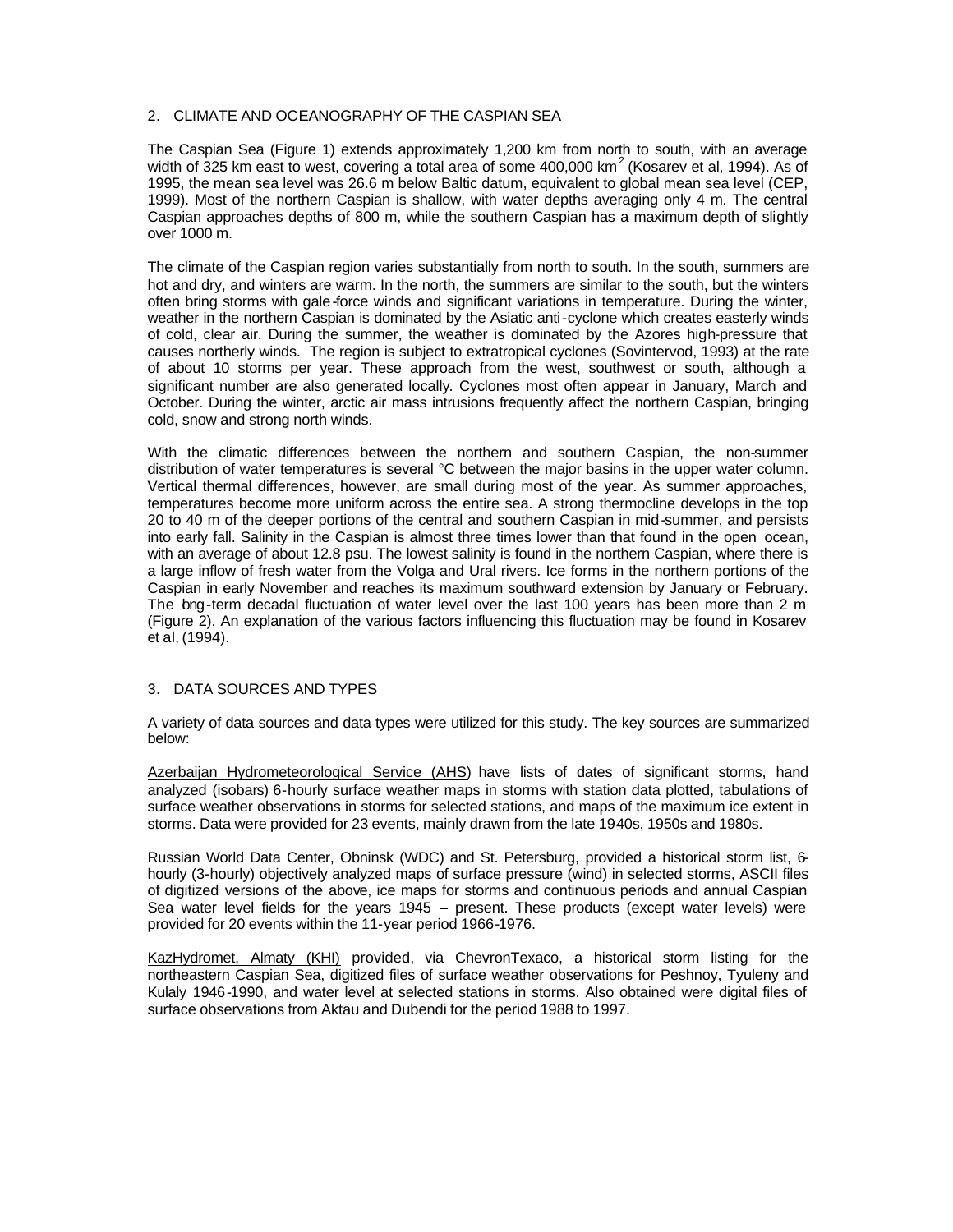US NOAA National Climatic Data Center, Asheville (NCDC). Relevant historical data utilized include the Northern Hemisphere Surface Analysis-Final Analysis series on microfilm, which extends from 1954-present, and the TDF-11 ship report files on magnetic tape. However, specifically for CASMOS, OWI had NCDC search its archives for recorded GTS interceptions of surface weather observations from stations surrounding the Caspian Sea in digital form in DATSAV format. A surprising amount of data was found and acquired. In general, three-hourly observations at 12 stations surrounding the Caspian Sea were found for the period 1932-2000, with of course shorter periods at some stations and gaps in others.

NOAA/NCAR 40-Year Reanalysis Project (NRA) database of 6-hourly surface pressure and wind fields covering the globe (Cox et al, 1998) were used as background winds for the continuous hindcasts and to aid in storm screening and selection. The NRA pressure fields were also used to compute an alternative file of surface winds derived via pressure to wind (PRESTO) transformation using Cardone's (1969) marine planetary boundary model.

Satellite Altimeter Significant Wave Height and Wind Speed Estimates from the GEOSAT, TOPEX, and ERS1/2 missions.

Surface wind estimates from the scatterometer on QuikSCAT have been made on a global basis since July 1999. For CASMOS, the 25-km resolution Level 2B data was obtained from NASA's Jet Propulsion Laboratory (JPL). Coverage is excellent over the Caspian Sea with typically two passes per day, often covering the entire basin.

Oceanweather's GROW Database from a 40-year global wave hindcast, recently updated as described in Cardone *et al.*, (2000).

*In-Situ* Measurements of winds, waves, water level and currents collected in the northern Caspian area were used for model validation purposes, as were currents from a limited program in the Azeri sector. The data are proprietary and limited in extent.

Published Data: A large number of Russian and English language papers, technical reports, atlases, books and compilations of climatological data were referred to.

Ice Data: The approach taken in the hindcasts was to assume basically that the climatology of ice cover in the Caspian Sea, during potentially ice-free periods, and the storm climatology are uncoupled. Therefore, all wave and hydrodynamic model hindcasts were made with a specification of ice corresponding to "minimum ice" for the month. The specification of minimum ice was taken from hard copies of maps supplied by ChevronTexaco.

Water Depth Data for the Caspian were supplemented with the latest available charts and some limited recent sounding data acquired in the northern Caspian area.

### 4. WAVE AND WIND HINDCAST METHODOLOGY

#### 4.1 Wave Model

OWI's standard UNIWAVE spectral wave hindcast model package, incorporating shallow water processes, was used for all the CASMOS hindcasts. This package has the option to use either the highly calibrated second generation source term physics (ODGP2) or the third generation (3G) physics (OWI3G/DIA2). Further model details may be found in Cardone *et al*., (1989); Swail *et al*., (1992); Cardone and Ewans, (1992); Eid *et al*., (1992).

OWI has developed and tested its own version of the 3G WAM model (WAMD1, 1988) and has achieved excellent results with this model in both tropical and extratropical settings. For many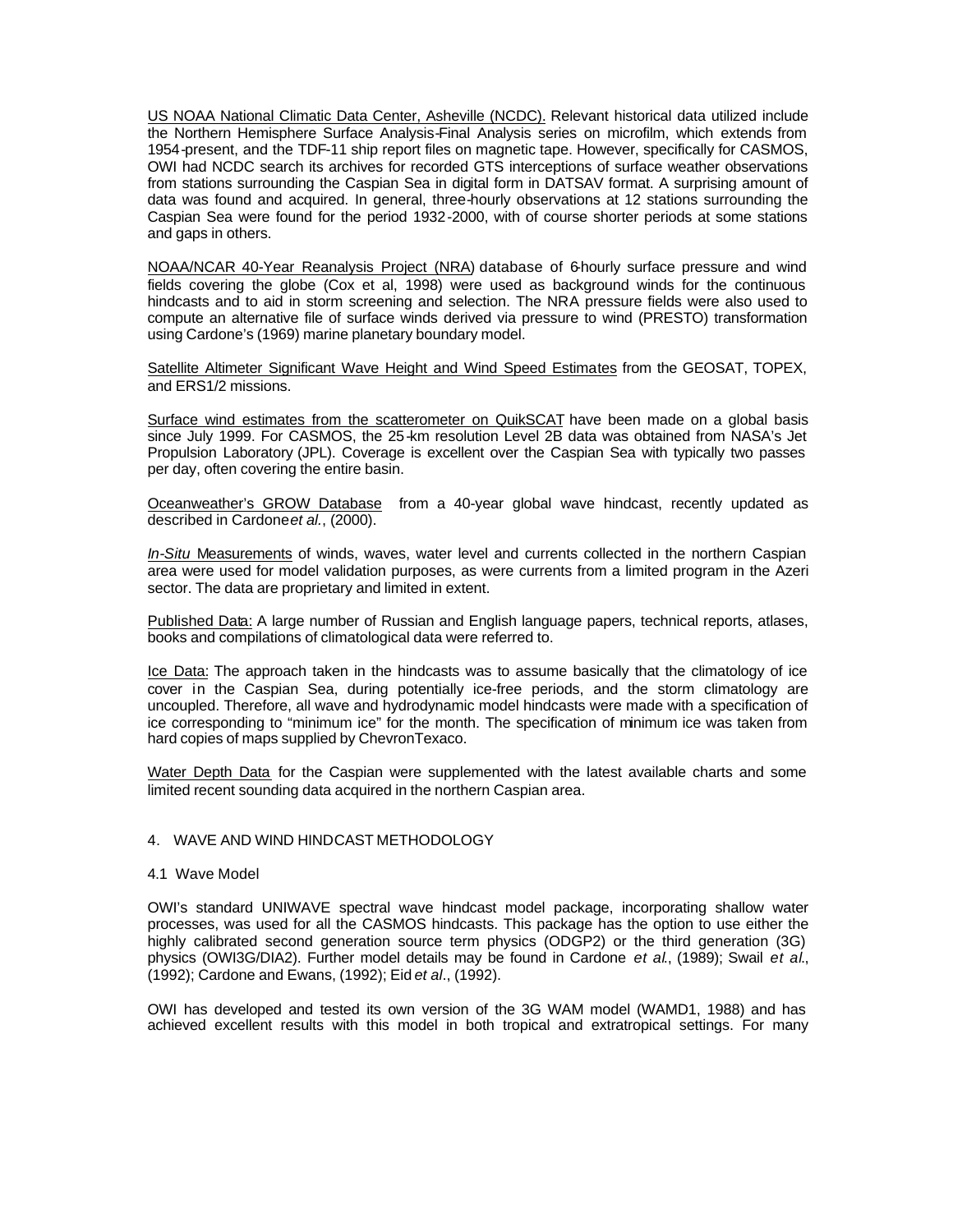practical applications though, wind fields are simply not accurate enough to justify the application of WAM or OWI3G over OWI's already skillful ODGP2 model, as described in a recent study of the "Halloween Storm" and the "Storm of the Century" in the early 1990's off the East Coast of North America (Cardone *et al*., 1996). All the models use a common propagation system which is energy conserving, faithfully simulating great circle wave propagation paths and which provides accurate predictions of swell even after propagation distances of over 5,000 miles (Cardone *et al*., 1995). Further validations of the models in long term hindcast studies may be found in Swail and Cox (2000) and Cox and Swail (2001), and for West Africa in Cardone *et al.* (1995).

UNIWAVE was adapted to Caspian Sea on a single-nest system high-resolution grid with the following attributes:

| Grid spacing:                  | 0.090 deg Lat by 0.1120 deg Long;                           |
|--------------------------------|-------------------------------------------------------------|
| Number of live points:         | 4078:                                                       |
| Spectrum resolution:           | 23 frequencies by 24 directions                             |
| Physics:                       | 2G (ODGP2) shallow water version or                         |
|                                | 3G (OWI3G/DIA2) shallow water version                       |
| Propagation:                   | first order interpolatory, refraction and shoaling included |
| Growth time step:              | 0.25 hours                                                  |
| Propagation time step:         | $0.125$ hours                                               |
| Wind input time step:          | 0.25 hours                                                  |
| Archive time step pickup file: | 0.50 hours                                                  |

Figure 1 shows the wave model grid system and the minimum ice extent for the month of January. In CASMOS, the storm hindcasts were run with the 3G variant of UNIWAVE while ODGP2 was used for the continuous hindcast. The only "tuning" of the wave models made was in the bottom friction source term. In the 3G model, this was accomplished by selecting the friction coefficient of the quadratic friction dissipation source term, which is considered a rather arbitrary factor, to minimize the bias in a validation hindcast. In ODGP2, which uses a more elaborate bottom friction model than OWI3G, the friction was tuned through the bottom sediment sand grain size. For both models, the downstream interpolation propagation scheme as described by Greenwood *et al.* (1985) was used throughout.

## 4.2 Specification of Water Depth for Wave Model Hindcasts

Three issues needed to be addressed to specify the water depth field for the wave hindcasts:

## *(a). Determining the nominal water depth at each of the wave model grid points:*

The starting input was available sounding and chart depth data. The gridded depths were derived by averaging depths inside each 10 km grid box to provide a depth for the center grid point. In the earlier proprietary Azerbaijan study for the AIOC consortium, this step often yielded boxes with no soundings and the process was extended to averaging over arrays of 3x3 or if necessary 5x5 grid boxes. Unfortunately this process could unduly smooth the bottom in some critical areas, So in CASMOS, if the nominal box average did not yield a depth, values were derived from hand analysis of the depth contours in the locality of each offending area.

The limiting water depth for shallow propagation and growth processes is taken according to the conventional definition: kd >  $\pi$ , where k = 0.006123 m<sup>1</sup> for the 0.039 Hz frequency bin. Thus, propagation by depth-dependent ray tracing is executed at points within 20 km in any direction of points with depths 513 m or less. In the earlier Azerbaijan hindcast study, the minimum depth allowed at any grid point was 7.5 m. Since the water depth in the north Caspian is very shallow (average 4 m), a number of sensitivity hindcasts were made with both the 2G and 3G versions of the wave model to explore the minimum depth tolerated before instabilities would set in. These runs had a surprising beneficial result of serving as an effective quality control on the gridded depth field and the underlying source of soundings, as almost all apparent "instabilities" in the runs could be traced back to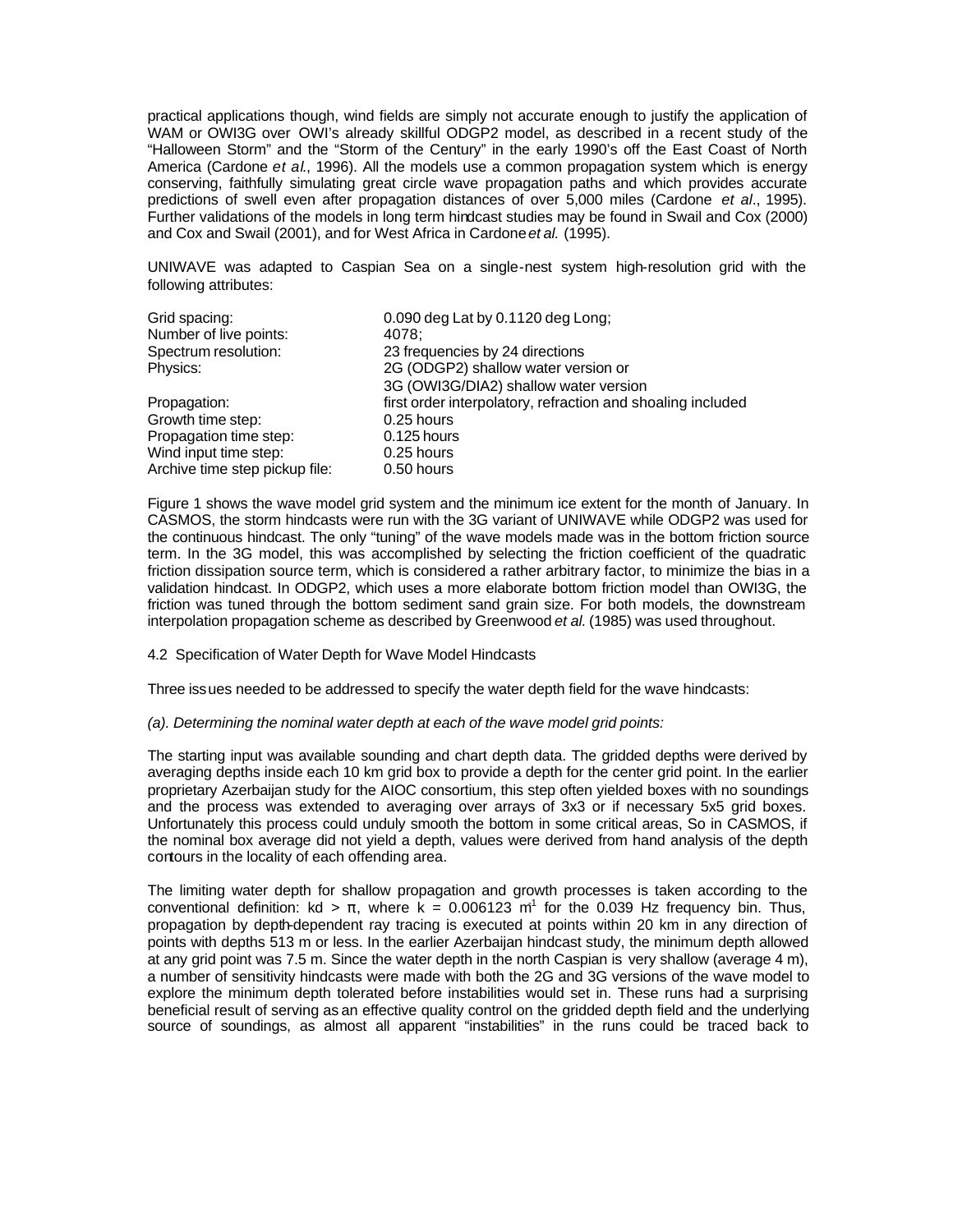erroneous soundings that had introduced spuriously large gradients in water depth. This led to an extensive process of "cleaning" of the sounding file and ultimately to a "nominal" gridded depth field which could be used with either the 2G or 3G wave model physics options with minimum depth as shallow as 2 m.

## *(b) Accounting for the long-term decadal fluctuation in water level of the Caspian Sea.*

This fluctuation has been more than 2 m over the last 100 years (Figure 2). The CASMOS steering committee ultimately decided to adopt the peak 1995 reference water level for all storm and continuous wave hindcasts, as well as for the hydrodynamic hindcasts. The secular change in water depth between this reference level and the effective time reference of the sounding file utilized to develop the gridded depth field was estimated to be +1.4 m, so this was added to the depth at all grid points. The seasonal variation of water level in the Caspian Sea was ignored because this source of variability was considerably smaller than even the small natural variation (noise level) of the soundings within a model grid 10-km grid box with respect to the nominal grid point depth.

## *(c). Accounting for the modulation of the water level in each storm by the storm driven storm surge:*

The ideal solution would be to fully couple the wave and hydrodynamic models for the storm hindcasts, but this approach was considered too elaborate to be considered within the time and resource constraints of CASMOS. The original hope was to define typical peak positive surge patterns in a very approximate way by using the hydrodynamic model hindcasts of a few storm scenarios (for example, predominantly northerly, southerly, westerly and easterly "storms") to define typical peak positive storm surge patterns in the Caspian Sea. A more rigorous approach proved necessary. After the wind fields were developed for each historical storm, the 2-D hydrodynamic model was run on each storm by ChevronTexaco. Then for each storm, a file of time histories of the surge at each model grid point was transmitted to OWI where a field of the peak positive surge at each point was formed. That field was then added to the nominal (1995) water depth field before the wave model was run for the storm.

## 4.3 Wind Field Analysis

All winds were referenced to the average "effective neutral wind speed" at 10-meter height (Cardone, 1969; also Cardone *et al*., 1990), a virtual wind speed which has been widely accepted by the ocean response and remote sensing communities. A flow chart of the overall CASMOS hindcast methodology (Figure 3) shows the wind field data sources feeding into the interactive kinematic objective analysis process method (Cox *et al*., 1995) to develop the surface wind fields. The same methodology was used to develop for both the storm and continuous wind fields, but a greater amount of time per 6-hour analysis was spent on the storm fields. Input to the system consisted of background wind fields from the 6-hourly 10-m surface wind fields in the NCEP/NCAR Reanalysis Project (NRA) and meteorologist input in terms of kinematic control points for each analysis. Given the lack of any *in-situ* wind measurements in the Caspian Sea, even from transient ships, it was necessary to transform all data sources to effective over-water exposure using the recently acquired QuikSCAT data set. The following data were processed in this manner:

## (a) *QuikSCAT vs. The NOAA/NCEP surface wind fields available at approximately a 2 degree grid*

The QuikSCAT (Q/S) data consist of individual 25-km wind vector cells from the period July 1999 to January 2001, after filtering for land, ice and rain using flags in JPL Level 2B data file. Passes are near 0200 GMT (5AM local) and 1500 GMT (6PM local). The NRA gridded winds are available 6 hourly, on a 2-degree grid. To produce an overlapping Q/S NRA data set, the NRA wind fields were interpolated linearly to hourly intervals and matched temporally and spatially with the Q/S data. OWI's TIMESCAT program was then applied to the overlapping data sets to provide standard difference statistics on wind speed and direction based on individual data pairs, as well as distributional comparisons of wind speed in terms of quantile-quantile scatter plots. The linear regression through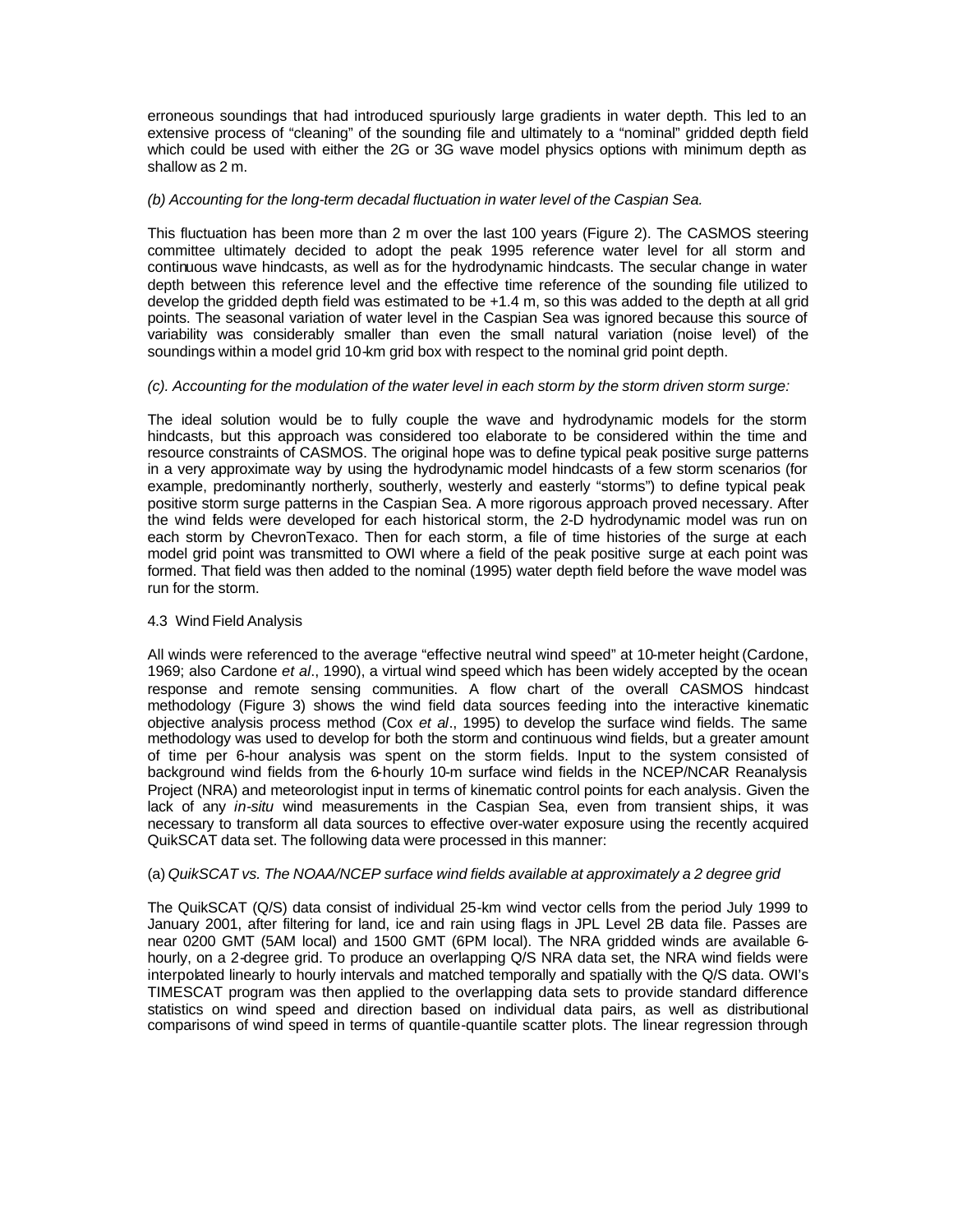the q-q plot served as the transformation. The analysis was carried out on the following data stratifications:

- Two "seasons" defined as October March and April September
- Four wind direction quadrants centered on NRA wind directions North, East, South and West
- Three broad regions defined as Northern, Central and Southern Caspian Sea

It was found necessary to filter Q/S winds > 22 m/s in the central region for southerly directions because those data were apparently contaminated by rain. After considerable experimentation, the final regressions were defined, and then evaluated as corrections of fictitious steady-state wind fields.

## (b) *QuikSCAT vs. Synoptic observations from land stations*

A similar analysis was carried for each land station that had data for the period of the Q/S mission. The land station data at 10 stations are 3-hourly with many gaps. The observations were interpolated to 1-hourly and matched with Q/S data that fell within boxes around each station. The boxes were of different dimensions depending on station location, but usually about 1 x 2 degrees. Because of very poor correlations, two stations were dropped (Babulsar and Lenkoran) suggesting that the measured data had very little value to indicate the over water wind. The seasonal stratifications were also dropped but a stratification on synoptic hours (02GMT and 15GMT) was retained to try to capture diurnal effects. After considerable experimentation, final regressions were defined.

## (c) *QuikSCAT vs. "PRESTO" Winds computed from NOAA/NCEP pressure gradients and air-sea temperature on a 2.5 degree grid*

A separate analysis was carried out on winds (PRESTO) computed from NRA pressure gradients, because some of our recent studies have suggested that the pressure gradients may be specified more accurately than the wind fields. For some regimes in the Caspian Sea, the surface flows are highly ageostrophic and accelerated for certain imposed pressure fields. If the physics of the NRA model does not capture these effects, but Q/S observes them, it may be possible to develop useful transformations for such regimes from the PRESTO winds. The Presto wind fields were computed 6 hourly on a 2.5 -degree grid, yielding just five (5) data points over the entire Caspian Sea. These winds were interpolated to hourly intervals and matched with Q/S data within either 1 x 1.5 degree (latitude x longitude) or 1 x 2 degree (along 40° N) boxes. The data stratifications selected for the analysis of PRESTO winds were the same as used for the NRA winds.

## 5. WAVE HINDCAST VALIDATION

Considering the level of offshore development in recent years in the Caspian Sea, there is remarkably little *in-situ* measured wave data available to validate model hindcasts. The study focused on proprietary measurements collected in 2000 in the shallow waters of the northern Caspian. Considering the extensive and very successful validation of the wave models in deep water areas made in previous studies, this validation provided the opportunity to specifically tune the shallow water dissipation source terms for unbiased hindcasts in an area of the Caspian that is of particular interest to the oil & gas industry. A total of six wave model runs were made:

- ODGP2 with nominal sediment (i.e. sand grain size), nominal grain/4, and with nominal grain x 2.
- OWI3G52 with nominal WAM friction, half nominal friction, and with twice nominal friction.

The statistics of the differences between measured and hindcast wave height and period at two grid points showed that the runs with the greater friction produced the least bias (Figure 4). OWI3G with twice friction was used for all storm hindcasts and ODGP2 with twice grain size was used for the 10 year continuous hindcast.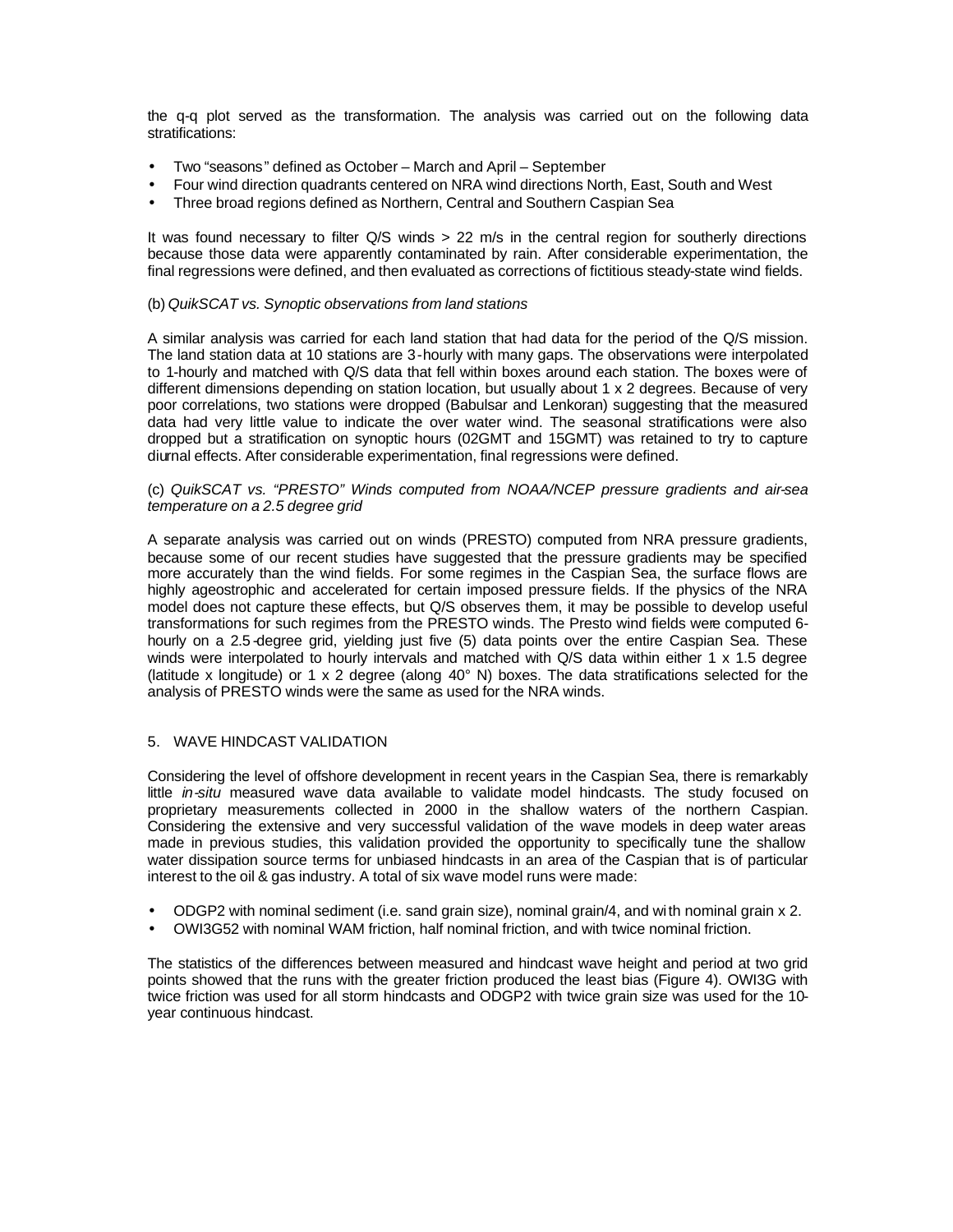## 6. PRODUCTION WAVE HINDCASTS

## 6.1 Selection of Storm Population

The following sources of information were utilized to yield a target representative population of 100 storms for hindcasting:

- List of 33 storms, mainly of the northwesterly type, drawn up for the earlier Azerbaijan study.
- List of storms, producing water level anomalies in the shallow waters of the northern Caspian, drawn up by ChevronTexaco for modeling exercise associated with their Tengiz development;
- OWI's GROW (1958-1999) and GROW2000 (1970-1999) global hindcasts;
- OWI's file of 6-hourly PRESTO winds computed from the NRA;
- Time series of observed surface winds in synoptic coastal station observations;
- Time series of coastal station synoptic sea level pressure differences for various sections across the Caspian Sea.

From the above and after consideration of the general synoptic climatology of Caspian Sea storms, the following 100 storms were selected from the period 1948 to 2000:

- 33 "northerly" events affecting most areas of the Caspian Sea
- 30 storms of the "south" and "southwest" type
- 5 "easterly" events and 10 new "westerly" events in the northern area
- 10 "easterly," 5 "westerly" and 7 "northerly" events in the central/southern areas

The directionality above refers to the approximate orientation of the wind direction (from which) along the fetch of predominant peak wave generation in a storm, though it is not uncommon for one historical event to be comprised of two or more types affecting different parts of the Caspian Sea. The meteorological synoptic patterns responsible for the generation of storms are quite varied and include eastward propagating extratropical storms, cyclone redevelopment within the Caspian Sea, strengthening of southerly pressure gradients in advance of eastward propagating fronts, strong outbursts of cold air behind cold fronts, tightening gradients over the Caspian Sea between quasistationary pressure systems and others. There have been some references in the Russian literature to predominant "weather types" for the Caspian Sea but no attempt was made within CASMOS to develop a more general synoptic climatology of Caspian Sea weather, since our objective was to define the forcing for ocean response models.

## 6.2 Production Storm Hindcasts

Each of the 100 storms was hindcast with the 3G variant of the CASMOS wave model. However, before each wave run the nominal 1995 reference water depth field was modified to account for the storm surge specified for that storm by the 2-D hydrodynamic model run. The process involved first the extraction from the ChevronTexaco model output the maximum positive surge at each grid point. Then a depth generation program was run with that file to create a depth anomaly grid. The anomaly field was added to the nominal 10 km model grid depth field. The output of each storm run included the usual field analysis parameters archived at 1-hourly intervals at all grid points. Time histories of the 2-D spectra were also saved at 400 grid points for possible use in future fine mesh studies or for site-specific studies requiring spectra. As a quality control measure, each storm "fields" file was processed to compute fields of maximum significant wave height and wind speed, which was then manually viewed.

## 6.3 Production Continuous Hindcasts

The 10 year period 1991 to 2000 was continuously hindcast using the ODGP2 model, in stovelengths of one month. For the first month spin-up was ignored, while for each succeeding month the hindcast was initialized with a file of restart spectra at each grid point saved from the run of the previous month. The nominal 1995 reference water depth field was used throughout and ice cover was specified as the minimum for each month. The archive produced was identical to that of the storm runs except that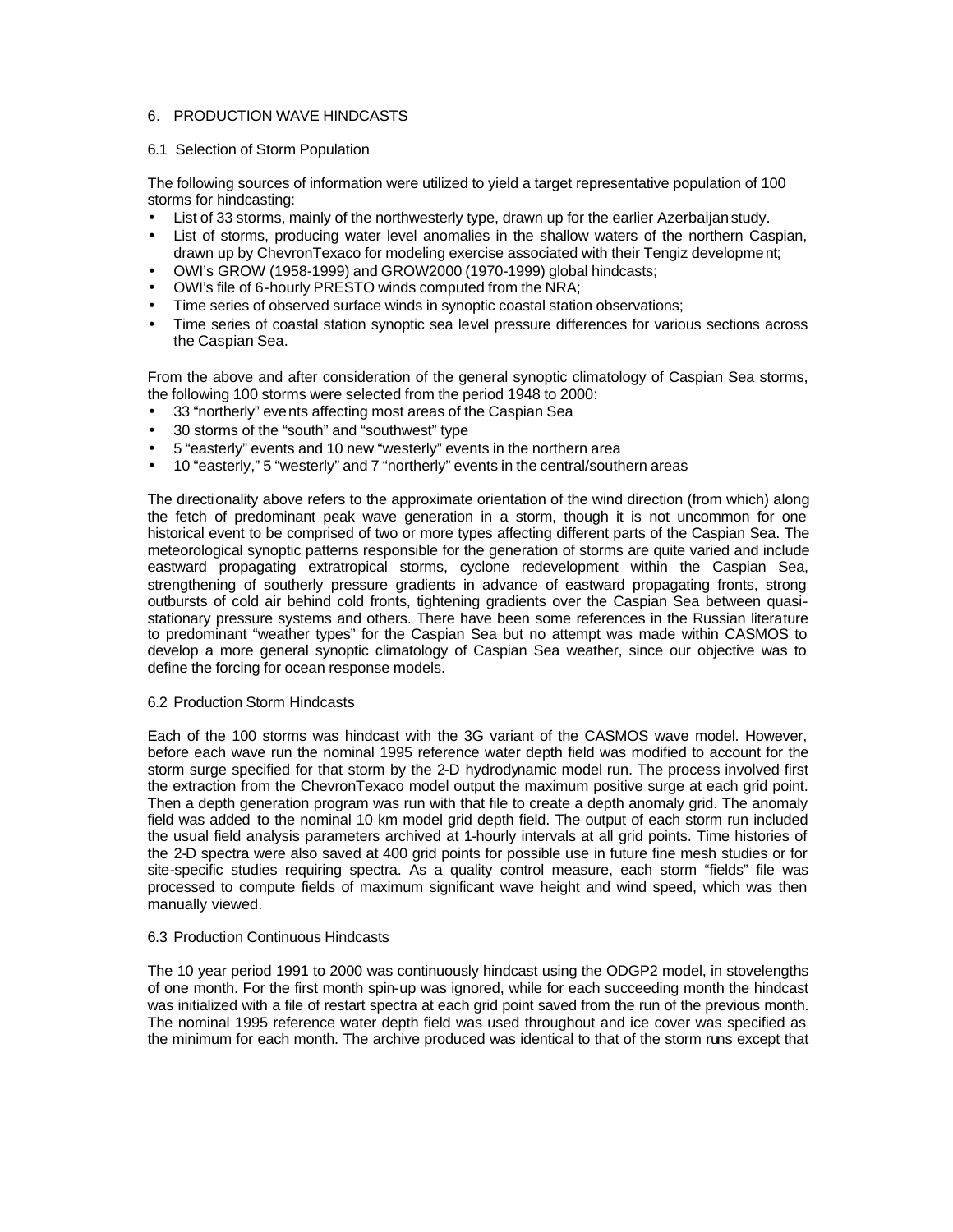the archive interval was 3-hours instead of 1-hour. As a quality control measure, each monthly "fields" file was processed to compute fields of maximum significant wave height and wind speed, which was then manually viewed. No specific validation of the continuous hindcast was attempted for the basin as a whole, though the runs described in Section 5 above served as a validation at least of the northern shallow water area.

# 7. WATER LEVEL AND CURRENT MODELING

The hydrodynamic modeling effort was undertaken by ChevronTexaco, drawing upon their earlier 2-D modeling work undertaken for the shallow waters of the northeast Caspian in connection with the Tengiz field development. This earlier work identified the following challenges:

- determining the actual monthly MSL in the northern Caspian is a challenge, with coastal data strongly influenced by river inflow;
- the non-linear coupling between MSL and the surge height is less than 10%, but rises in MSL permit the inundation of areas further inland;
- three to four days of spin-up time are needed to successfully model many of the storm events.

# 7.1 FEMA Hydrodynamic Model

The hydrodynamic model used was a modified version of the U.S. Federal Emergency Management Agency model (FEMA, 1988). Traditional surge models assume land grid points are effectively cliffs that allow no flooding. The FEMA model though accounts for the flooding and drying of land areas, which is a not-uncommon occurrence in the northeast Caspian where the water's edge can move inland 20 km or more during a strong eastward-blowing storm.

The model is based on an explicit, two-dimensional, space-staggered finite-difference solution of the shallow-water wave equations. These equations are a simplified form of the continuity equation (conserva tion of mass) and the Navier-Stokes equations (conservation of momentum). The equations are solved at discrete locations on a rectangular computational grid. The momentum equation represents the balance between inertial forces and gravity forces, wind stress, atmospheric pressure gradient forces, reactive bottom friction forces, and the Coriolis acceleration effect caused by the earth's rotation. Atmospheric pressure, surface wind stress, bathymetry, bottom frictionand other flow resistance coefficients are taken as inputs to the model. The model calculates and outputs the temporal and spatial fields of the 2-D current velocity field and water level (surge).

## 7.2 Modeling Methodology

A rectangular model bathymetry/land elevation grid was adopted (cell size of 10 km square, 63 cells east to west by 119 cells north to south), covering the entire Caspian Sea. A critical aspect of the Caspian is its fluctuation in water level of 2 m over recent years (Figure 2), as this will have an impact on which areas are subject to flooding when coastal surges occur. The wave and surge/current models were set up using the peak water level in 1995 as the reference level (minus 26.6 m Baltic datum). Much attention was paid to capturing the areas that could potentially flood in the northeast Caspian, as this is a region of particular interest. Most of the remaining coastline was modeled as cliffs, i.e. non-floodable.

As already mentioned, ice forms in the northern portions of the Caspian during fall and winter months. This has significant implications for wind-generated surge and current in the North, as the ice will act to shield the underlying water, and hence act as a moderating influence on current speeds and coastal surges. For the wave and surge/current hindcasts the ice coverage associated with "mild" winters was used, since this is conservative. This confines the presence of ice to the months of January, February and March. For cells with ice coverage, wind stress was set to zero. For the storm analyses, the ice coverage applied to the model was taken to be the coverage for the month in which the storm peak occurred. For the continuous analyses, the model was run in one month increments,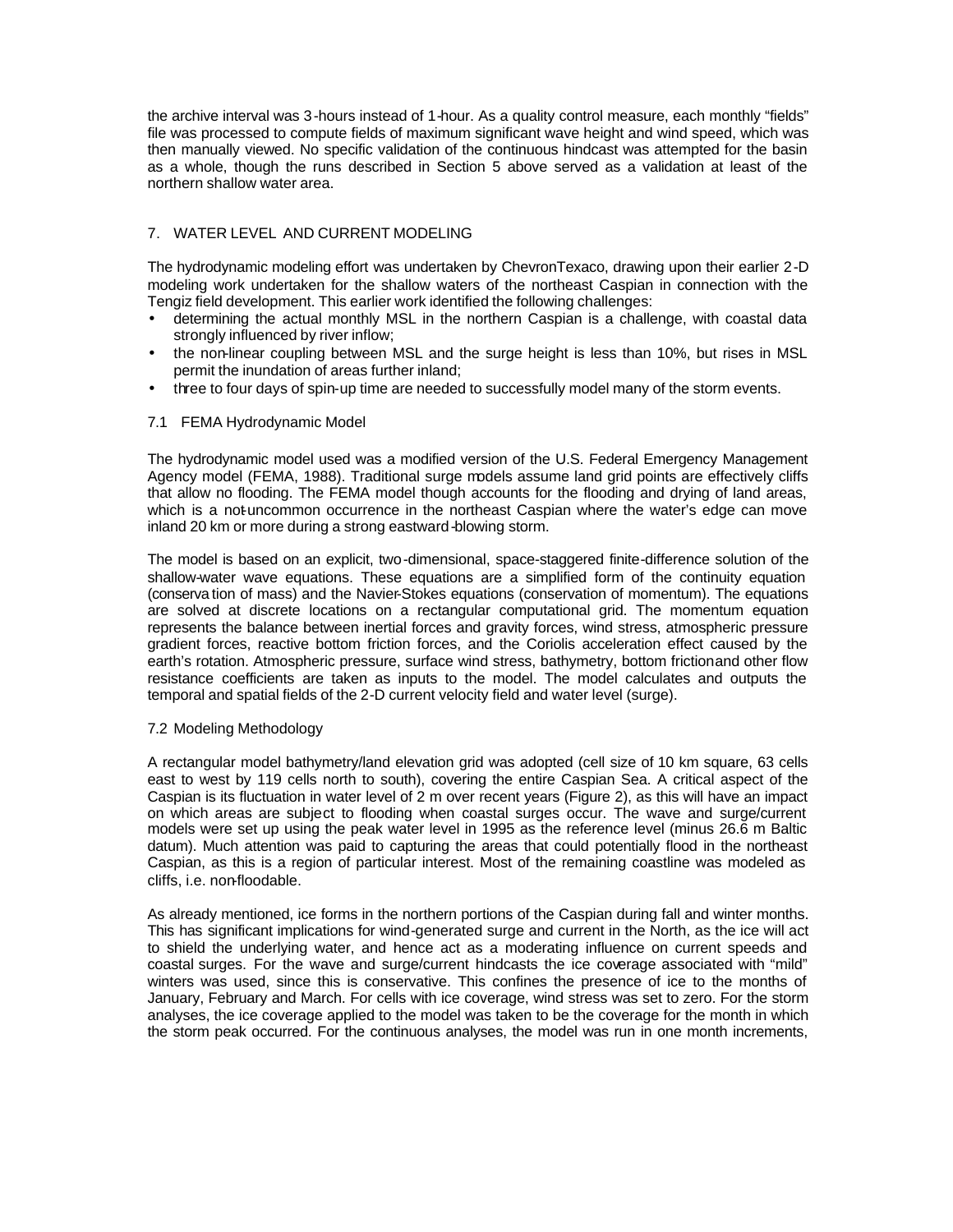with the inclusion of seven days from the previous month's wind data to ensure proper "spin up" of the model.

The FEMA model itself has been closely scrutinized as it is used by the U.S. Federal government to establish flood insurance rates along the U.S. coastline. It was validated for the Caspian using water level time series from coastal stations and limited propriety offshore water level/current measurements. A number of parameters can be used to fine tune the solution, the most important being changing the bottom friction and ignoring non linear convective terms.

## 7.3 Model Runs

The FEMA model was run using wind fields supplied by OWI for the 100 storms and 10 year continuous hindcast. The winds used were one-hour average, 10 m elevation (neutral) winds at intervals of three hours. Output was generated of the wind-generated surge (water level) and of the wind-generated 2-D currents (i.e. constant through the water column, depth mean value).

Further work was also undertaken to model and derive the 3-D wind -generated currents for the 100 storms. A number of issues needed to be addressed, not least the fact that the Caspian is unstratified during the cold months – at least half of the year.

## 8 DERIVATIVE PRODUCTS

The principal product of CASMOS consists of a DVD-ROM and CD-ROM database of all of the storm and continuous hindcast results and derivative products, point sorted, for all grid points in the CASMOS model domain. It comes together with OWI's access and processing software (OSMOSIS) to produce, display and export extreme and normal wind, wave, surge (both positive and negative) and 2-D and 3-D current statistics at user selected grid points. Extremes and normals are also precalculated and are available as pre-computed tables. Sample results of the pre-computed tables of extremes are presented in Figure 5.

The 100 year maximum wave height results for the shallow waters of the northern Caspian (model run at 1995 reference level) were somewhat surprising in that it does not appear necessary to invoke a breaking limit to produce design extremes. Apparently, the tuning of the shallow water source term in the OWI3G wave model provides sufficient attenuation of growth to avert an imposition of an external asymptote to growth at these water depths. Another factor in this regard was the finding in some of the model testing, that swell from storm waves generated in the central and southern parts of the Caspian Sea are completely attenuated by shallow water processes in the shoaling waters between 44°N and 45°N. As a result, the wave periods associated with the extreme waves in the northern part of the basin are only between 5 and 6 seconds. This finding is supported at least in anecdotal evidence from the recent drilling programs in the area, which have reported a complete absence of low frequency "swells" in this area.

## 9 CONCLUSIONS

The CASMOS pro ject has successfully generated a comprehensive set of wind, wave, water level and current data for the whole Caspian Sea basin, for 100 representative storms over a 52 year period, and for a 10 year continuous period. These data will prove invaluable for design and operational planning purposes as the hydrocarbon development of the Caspian advances further.

Modeling the Caspian has presented an unique set of challenges and has produced some interesting results. These are, in summary:

• the complete lack of conventional marine wind data in the Caspian from which to develop wind fields; the quantity of propriety measurements is extremely small;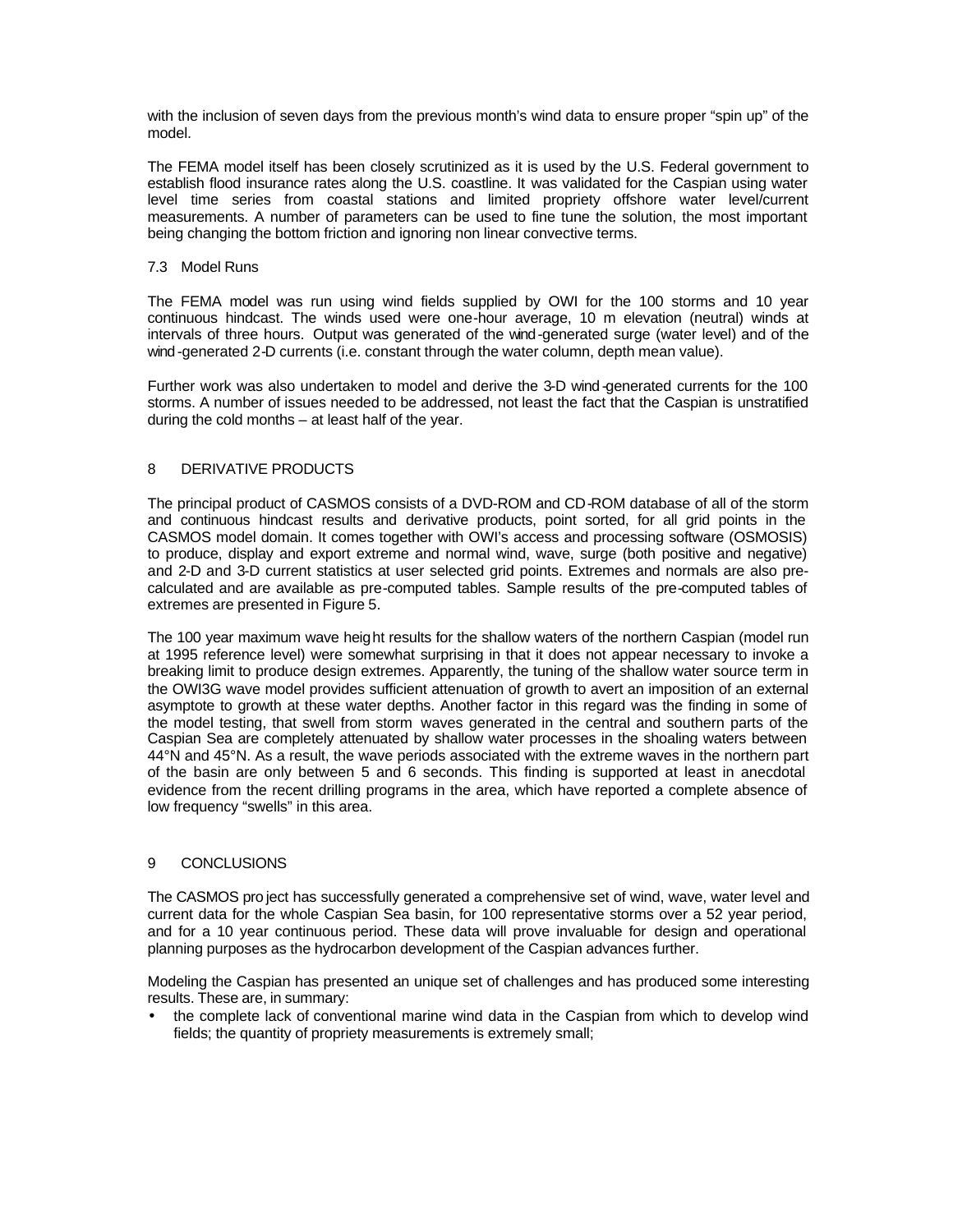- the very shallow waters (4 m) in the north Caspian in the vicinity of one of the world's largest oil discoveries in more than 20 years - the Kashagan Field;
- a secular varying depth field with changes of over 2 m over the last 100 years;
- the interaction between the water level (surge) and wave models;
- the small differences (again) found between 2G and 3G wave model approaches;
- there is apparently so much dissipation from bottom friction terms (in both the 2G or 3G wave models) that it was not necessary to apply a parametric wave breaking condition to the computed extremes, even in the shallow waters of the north Caspian area;
- the separation of northern and central Caspian by a sill such that no low frequency wave energy apparently can propagate into the northern part from storms in the south;
- the need to include coastal flooding in the water level (surge) modeling;
- 3-D modeling the Caspian currents and the fact that the Caspian is unstratified for half of the year.

The CASMOS database and study products are confidential to the participants; late participation is possible.

## 10 ACKNOWLEDGEMENTS

The authors would like to thank the CASMOS participants for permission to publish this paper and for their comments on the paper content. The CASMOS participants are Agip, BP, ChevronTexaco, ExxonMobil and Shell (JIP Project Manager).

## 11. REFERENCES

Cardone, V. J., 1969: Specification of the wind distribution in the marine boundary layer for wave forecasting. Report TR-69-01, Geophysical Sciences Laboratory. New York University. (Available from NTIS #AD 702-490, 137pp).

Cardone, V. J., D. Szabo and F. J. Dello Stritto, 1989: Development of extreme wind and wave criteria for Hibernia. 2nd Int'l Workshop on Wave Hindcasting and Forecasting, Vancouver, BC, 25-28 April, 1989, 75-88.

Cardone, V. J., J. G. Greenwood, and M. A. Cane, 1990. On trends in historical marine wind data. J. of Climate, 3, 113-127.

Cardone, V. J., 1991: The LEWEX wind fields and baseline hindcast. In: Directional Ocean Wave Spectra. R. C. Beal, Ed., Johns Hopkins University Press, 136-146.

Cardone, V. J. and K. C. Ewans, 1992: Validation of the hindcast approach to the specification of wave conditions at the Maui location off the west coast of New Zealand. Preprints of the  $3<sup>rd</sup>$ International Workshop on Wave Hindcasting and Forecasting. Montreal, Quebec. May 9-22, 1992; p. 232-247.

Cardone, V. J., H. C. Graber, R. E. Jensen, S. Hasselmann and M.J Caruso, 1995: In search of the true surface wind field during SWADE IOP-1: Ocean wave modeling perspective. The Global Atmosphere-Ocean System., 3, 107-150.

Cardone, V.J., C.K. Cooper and D. Szabo, 1995: A hindcast study of the extreme wave climate of offshore West Africa (WAX). Offshore Technology Conference, 27, paper # 7687, 439 - 451.

Cardone, V. J., R. E. Jensen, D. T. Resio and V. R. Swail, and A. T. Cox, 1996: Evaluation of contemporary ocean wave models in rare extreme events: "Halloween Storm" of October, 1991; Storm of the Century of March, 1993. J. Atmos. and Ocean. Tech., 13, 198-230.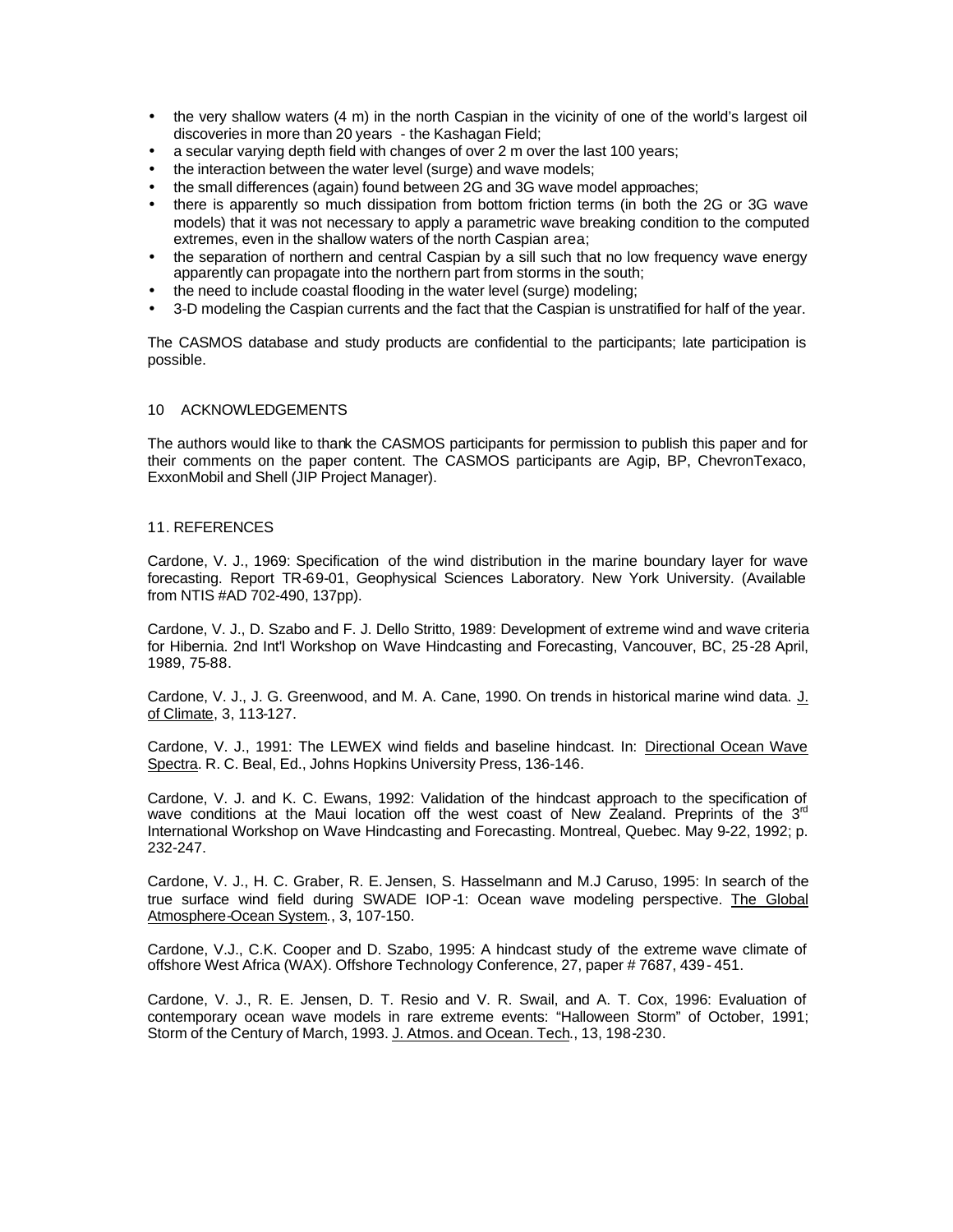Cardone, V. J., A. T. Cox and V. R. Swail, 2000: Specification of the Global Wave Climate: Is this the Final Answer? 6th International Workshop on Wave Hindcasting and Forecasting. Monterey, California. November 6 -10, 2000.

Caspian Environment Programme (CEP), website http://www.caspianenvironment.org/caspian.htm, Baku, Azerbaijan, 1999-2002.

Cox, A.T., J.A. Greenwood, V.J. Cardone and V.R. Swail, 1995: An interactive objective kinematic analysis system. Proceedings 4th International Workshop on Wave Hindcasting and Forecasting, October 16-20, 1995, Banff, Alberta, p. 109-118.

Cox, A.T., V.J. Cardone and V.R. Swail, 1998: Evaluation of NCEP/NCAR reanalysis project marine surface wind products for a long term North Atlantic wave hindcast. Proc. 5<sup>th</sup> International Workshop on Wave Hindcasting and Forecasting, Melbourne, FL.

Cox, A. T. and V. R. Swail, 2001: A Global Wave Hindcast over the Period 1958-1997: Validation and Climate Assessment. J. of Geophys. Res. (Oceans), Vol. 106, No. C2, pp. 2313-2329.

Eid, B., V. J. Cardone, and V. K. Swail, 1992: Beaufort Sea extreme wind/wave hindcast study. Preprints of the 3RD International Workshop on Wave Hindcasting and Forecasting. Montreal, Quebec. May 9-22, 1992; p. 351-361.

FEMA, 1988: Coastal Flooding Hurricane Storm Surge Model: Methodology. Federal Emergency Management Agenc y, Federal Insurance Administration, Department of the Interior, United States, Washington, D.C., Vol 1, August 1988.

Greenwood, J. A., V. J. Cardone, and L. M. Lawson, Intercomparison test version of the SAIL wave model, in *Ocean Wave Modeling*, pp 221-233, Plenum, New York, 1985.

Kosarev, A. N., and Yablonskaya, E. A., "The Caspian Sea," SPB Academic Publishing, The Hague, The Netherlands, 1994.

Rodionov, S.N., 1994. Global and Regional Climate Interaction: The Caspian Sea Experience. Water and Science Technology Library, Kluwer Academic Publishers.

Sovintervod, 1993: "The Caspian Sea: Natural Environment, Forecast of Level Fluctuations and Surge Phenomena," proprietary report transmitted to CPTC.

Swail, V. R., V. J. Cardone and B. Eid, 1992: An extremes wind and wave hindcast off the west coast of Canada. Preprints of the 3rd International Conference on Wave Hindcasting and Forecasting, May 9-22, Montreal, Quebec, 339-350. Published by Environment Canada, Downsview, Ontario.

Swail,V.R. and A. T. Cox 2000. Evaluation of NCEP/NCAR reanalysis project marine surface wind products for a long term North Atlantic wave hindcast. To appear in J. of Atmos. And Oceanic Tech.

Schwab, D. J., and Muhr, G. C., 1989: Caspian Sea Project Report. Great Lakes Environmental Research Laboratory, National Oceanic and Atmospheric Administration, Department of Commerce, United States, Ann Arbor, MI, Dec 1989.

WAMDI Group (13 authors, including V. J. Cardone and J. A Greenwood), 1988: The WAM model - a third generation oceanwave prediction model. J. of Phys. Oceanog., 18, 1775-1810.